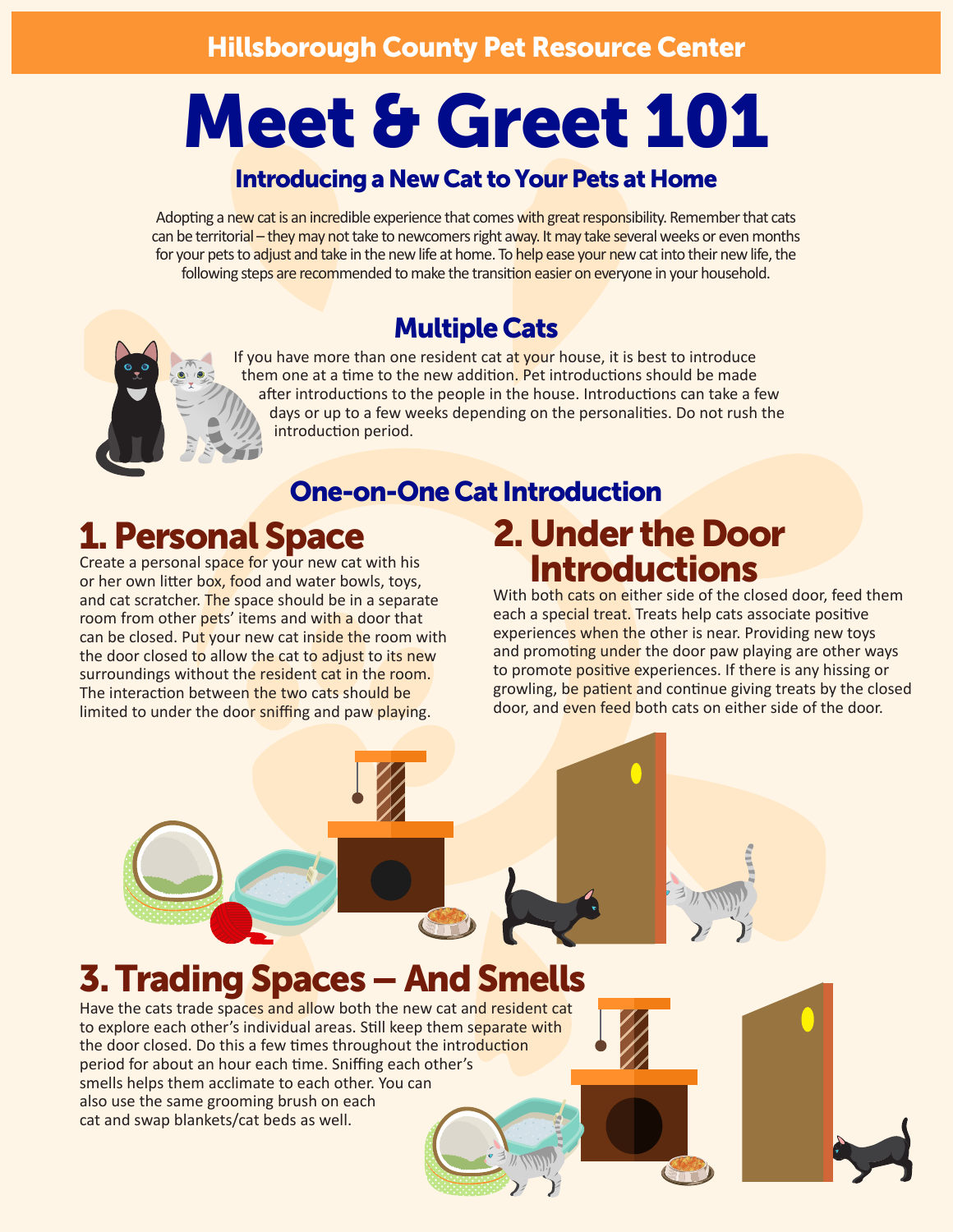## 4. Face-to-Face

So far so good? Is everyone acting, eating, and using the litter box normally in their own area? Great! The next step is to open the door between the two but keep a gate, like a baby gate, across the opening. This allows both cats to see, smell, and have contact with each other. Initial hissing is likely, but it should stop over time.

## 5. All Together Now

If both cats seem happy and are eating and using the litter box, remove the gate. The cats will begin to interact. Watch for increasing aggression, swatting, hissing and/or fighting. If that happens, separate the cats and refer to the additional information section of this guide. Still keep separate areas for each cat as they interact over time. If they continue to eat and use the litter box normally in their separate areas, you can gradually move food bowls closer until next to each other. A separate litterbox for each cat is recommended for continued success.

#### Meet the Dog

## 1. Initial Introduction

Follow the personal space, under the door introductions, and trading spaces steps from the cat introductions but with your resident dog and new cat. Make sure you praise appropriate behavior of both the resident dog and new cat throughout the introductions.

## 2. Face-to-Face with Leash On

Leash the resident dog and allow for face-to-face introduction with the new cat in a neutral area. If either pet is very fearful or aggressive, separate and refer to the additional information section of this guide. Give plenty of praise and treats to the dog for appropriate behavior and allow both to smell each other. If the interaction is positive, repeat this step several times to build up positive experiences. Remember to keep the resident dog and new cat separated in between the interactions with the door closed to the new cat's personal space

## 3. Escape Route

After several positive face-to-face interactions with the resident dog, the next step is to open the door between the two but keep a gate, like a baby gate, across the opening. This allows for off-leash interaction, but gives the cat an escape if the attention is not wanted. Allow the off-leash dog to meet the cat and carefully observe the interaction. Intense staring, raised hackles, and straining towards the cat ("focusing") are behaviors that you should interrupt. If all goes well, the dog and cat can interact under supervision. The gate should be a permanent feature even after positive experiences.

*Good Dog!*